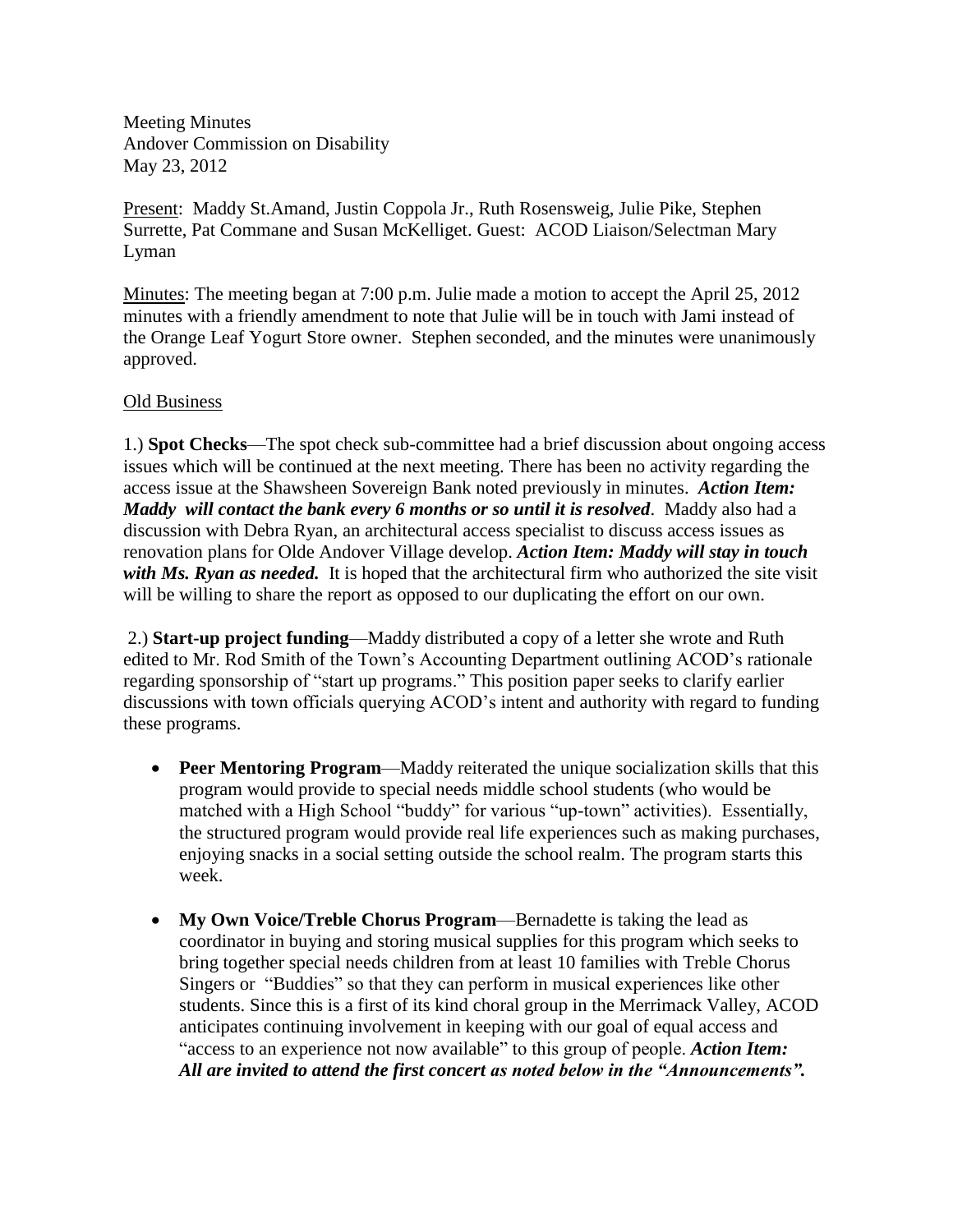**IPOD printers for Doherty Middle School**—Bernadette has not heard back from the individual in charge of getting the paper work submitted for IPOD Touches. *Action Item: Bernadette will e-mail school personnel one last time, setting the deadline of June 1st for their specifications.*

## New Business

**Nomination for membership**—Maddy (in her capacity as Personnel Committee) interviewed Nancy Hogan who previously attended an ACOD meeting, for one of the two vacancies available on ACOD. Ruth put forward this candidate knowing her for many years as a veteran ESL teacher in the Lawrence school system. Ruth nominated Ms. Hogan, Julie seconded the motion, which unanimously passed. *Action Item: Maddy will contact the Board of Selectmen for final approval and then contact Ms. Hogan so she can be sworn in at the Town Clerk's Office.*

**Andover Days—Maddy noted that this year Andover Days is September 15<sup>th</sup> (rain date the** 29<sup>th</sup>). After a brief discussion on the relative merits of participating in this event-- given the limited written materials available, the \$120. fee for non-profits, and the uncertainty of member commitment on that day, Maddy asked members to consider whether or not to go forward with participation in this event *Action Item: Members to deliberate and make a decision at the next meeting.* Maddy is requesting that members consider working on the development of new informational materials this summer in preparation for having a booth at such events.

**Meeting Calendar for the new Fiscal Year—**Maddy asked the commission to review a list of proposed meeting dates for 2013. Members also discussed setting an earlier start time than 7:00 p.m. The general consensus was to start the meetings at 5:30 p.m. *Action Item: Vote on time change at the next scheduled meeting.*

**Other**—Maddy briefly noted a discussion she had with Ed Ataide regarding the upcoming renovations to the rear entrance of the library, handicap entrances at West Middle School including access to the ball fields. She also reissued our position paper from 2008 regarding the preference for yellow tactile pads for crosswalks.

## **ANNOUNCEMENTS— "My Own Voice" performance, Wednesday, May 29, 6:15 p.m. at West Parish Church**.

Justin had an announcement regarding a technology fair he attended recently where he learned about the "Massachusetts Assistive Technology Long Term Device Loan Program" operated by Easter Seals of Massachusetts. This loan program (for any assisted daily activities) provides free of charge or low cost assistive devices which can be used first on a trial basis.